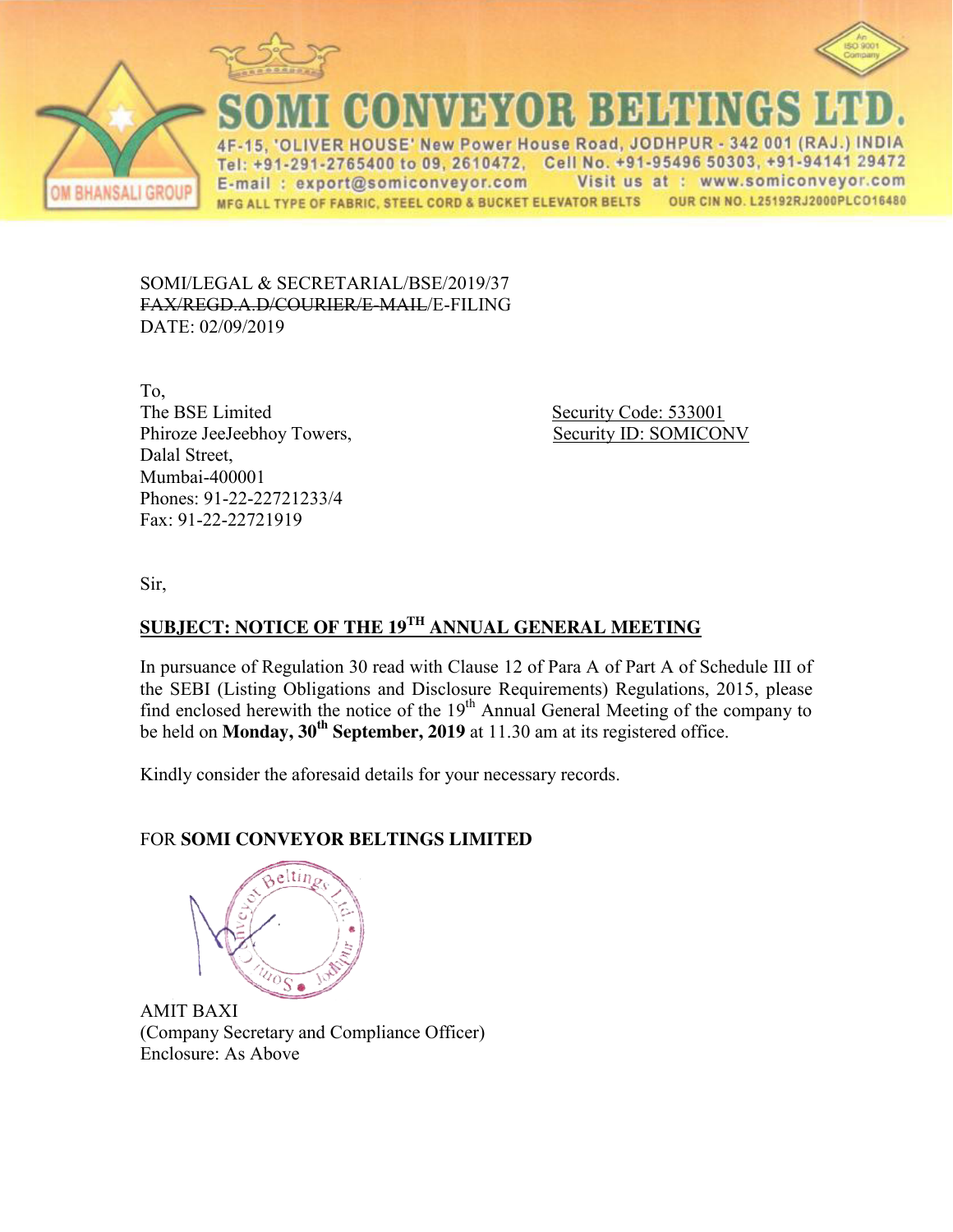



I CONVEYOR BEHTINGS ER HOUSE' New Power House Road, JODHPUR - 342 001 (RAJ.) INDIA Tel: +91-291-2765400 to 09, 2610472, Cell No. +91-95496 50303, +91-94141 29472 Visit us at : www.somiconveyor.com E-mail: export@somiconveyor.com OUR CIN NO. L25192RJ2000PLCO16480 MFG ALL TYPE OF FABRIC, STEEL CORD & BUCKET ELEVATOR BELTS

# **NOTICE**

**NOTICE** is hereby given that the **NINETEENTH Annual General Meeting** of the members of the Company will be held on MONDAY, 30<sup>th</sup> September 2019 at 11:30 A.M at its registered office at 4F-15, "Oliver House", New Power House Road, Jodhpur-342003, to transact the following business:

### **ORDINARY BUSINESS:**

**BHANSALI GROUP** 

1. To receive, consider and adopt the Audited Financial Statements of the Company for the financial year ended  $31<sup>st</sup>$ March, 2019, together with the Reports of the Board of Director's and the Auditor's thereon.

### **SPECIAL BUSINESS:**

### **2. Re-appointment of Mr. Sharad Gyanmal Nahata as an Independent Director**

To consider and thought fit, to pass with or without modification(s) the following resolution as Special Resolution:

RESOLVED THAT pursuant to the provisions of Sections 149, 150 and 152 and other applicable provisions, if any, of the Companies Act, 2013 (the Act), and the Rules made thereunder, read with Schedule IV of the said Act and Regulation 16(1)(b) of the SEBI (Listing Obligations and Disclosure Requirements) Regulations, 2015 (Listing Regulations) (including any statutory modification(s) or re-enactment thereof for the time being in force) and pursuant to relevant provision of Articles of Association of the Company, Mr. Sharad Gyanmal Nahata (DIN: 06814502), Independent Director of the Company, who has submitted a declaration that he meets the criteria for independence as provided in the Act and Listing Regulations, and who is eligible for re-appointment and in respect of whom based on his evaluation of performance, the Nomination and Remuneration Committee has recommended his reappointment to the Board, be and is hereby re-appointed as an Independent Director of the Company not liable to retire by rotation to hold office for his second term of 5 (five) consecutive years, commencing from 1st October, 2019 to 30th September, 2024."

RESOLVED FURTHER THAT Mr. Om Prakash Bhansali, (DIN: 00351846 ) Managing Director of the Company be and is hereby authorized to do all such acts, deeds and other things and execute all such forms, documents, instruments and writings as may be required to give effect to the aforesaid resolution."

### **3. Increase in Remuneration of Mr. Om Prakash Bhansali, Managing Director**

To consider and, thought fit, to pass with or without modification the following resolutions as Special Resolution:

RESOLVED THAT pursuant to the provisions of Section 197, read with Schedule V and other applicable provisions, if any, of the Companies Act, 2013 and Companies (Appointment and Remuneration of Managerial Personnel) Rules, 2014, consent of the Board of Directors be and is hereby accorded for increase the remuneration package of Mr. Om Prakash Bhansali, Managing Director of the Company with effect from 01/10/2019, to the extent of Rs. 2,70,000/- (Rupees Two Lakh Seventy Thousand ) per month including HRA, Special Perquisite and Bonus etc.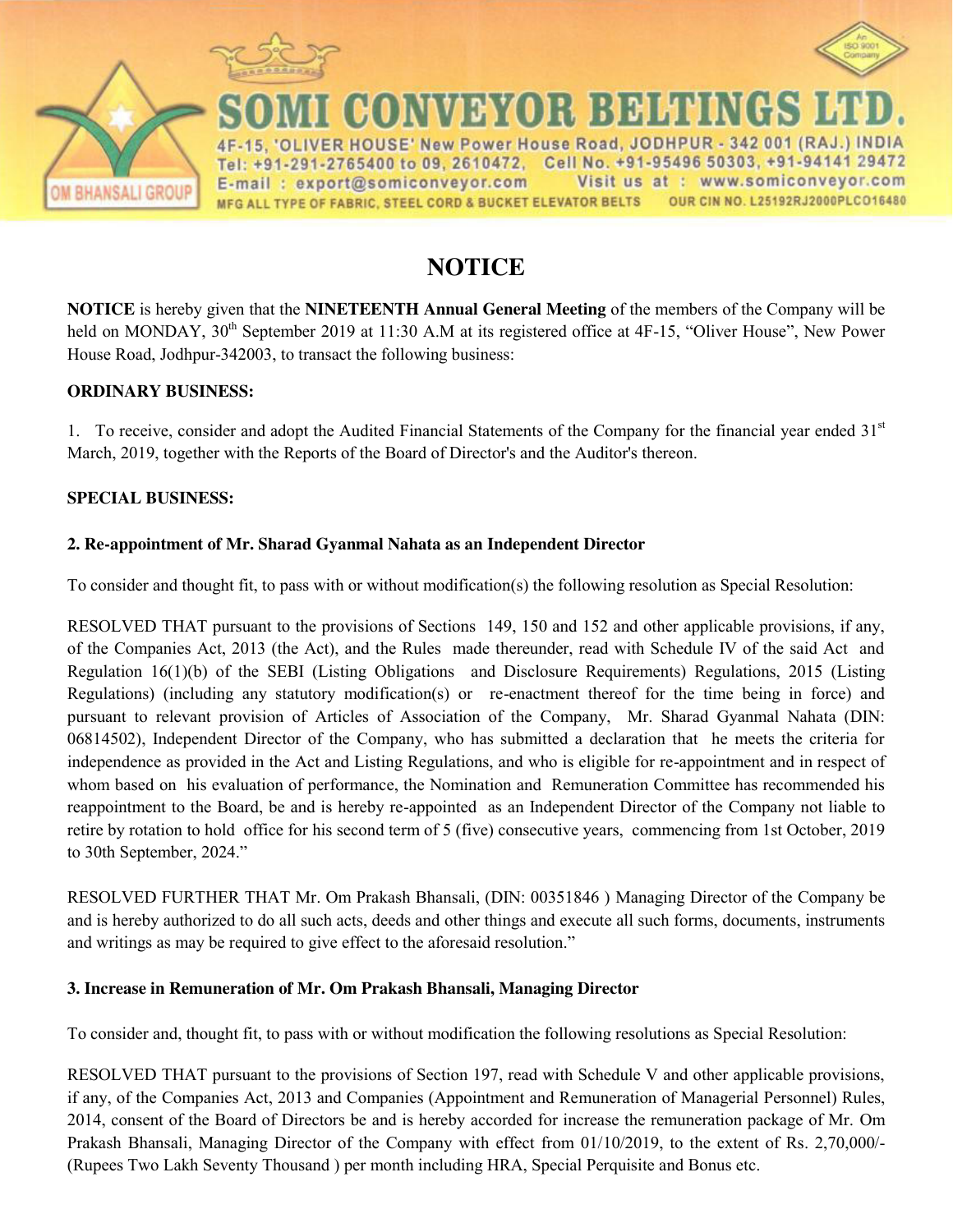

FURTHER RESOLVED THAT any of the directors of the company be and are hereby authorized to do all other acts, deeds and things as may be necessary to give effect to this resolution.

## **4. Increase in Remuneration of Mr. Vimal Bhansali, Whole-Time Director**

To consider and, thought fit, to pass with or without modification the following resolutions as Special Resolution:

RESOLVED THAT pursuant to the provisions of Section 197, read with Schedule V and other applicable provisions, if any, of the Companies Act, 2013 and Companies (Appointment and Remuneration of Managerial Personnel) Rules, 2014, consent of the Board of Directors be and is hereby accorded for increase the remuneration package of Mr. Vimal Bhansali, Whole-Time Director of the Company with effect from 01/10/2019, to the extent of Rs. 2,15,000/- (Rupees Two Lakh Fifteen Thousand ) per month including HRA, Special Perquisite and Bonus etc.

FURTHER RESOLVED THAT any of the directors of the company be and are hereby authorized to do all other acts, deeds and things as may be necessary to give effect to this resolution.

### **5. Increase in Remuneration of Mr. Gaurav Bhansali, Whole-Time Director**

To consider and, thought fit, to pass with or without modification the following resolutions as Special Resolution:

RESOLVED THAT pursuant to the provisions of Section 197, read with Schedule V and other applicable provisions, if any, of the Companies Act, 2013 and Companies (Appointment and Remuneration of Managerial Personnel) Rules, 2014, consent of the Board of Directors be and is hereby accorded for increase the remuneration package of Mr. Gaurav Bhansali, Whole-Time Director of the Company with effect from 01/10/2019, to the extent of Rs. 2,15,000/- (Rupees Two Lakh Fifteen Thousand ) per month including HRA, Special Perquisite and Bonus etc.

FURTHER RESOLVED THAT any of the directors of the company be and are hereby authorized to do all other acts, deeds and things as may be necessary to give effect to this resolution.

> BY ORDER OF THE BOARD For **SOMI CONVEYOR BELTINGS LIMITED**

Place: Jodhpur (**AMIT BAXI**) Date:  $2<sup>nd</sup>$  September, 2019 Company Secretary S

**Registered Office**  4F-15, "Oliver House" New Power House Road Jodhpur-342 003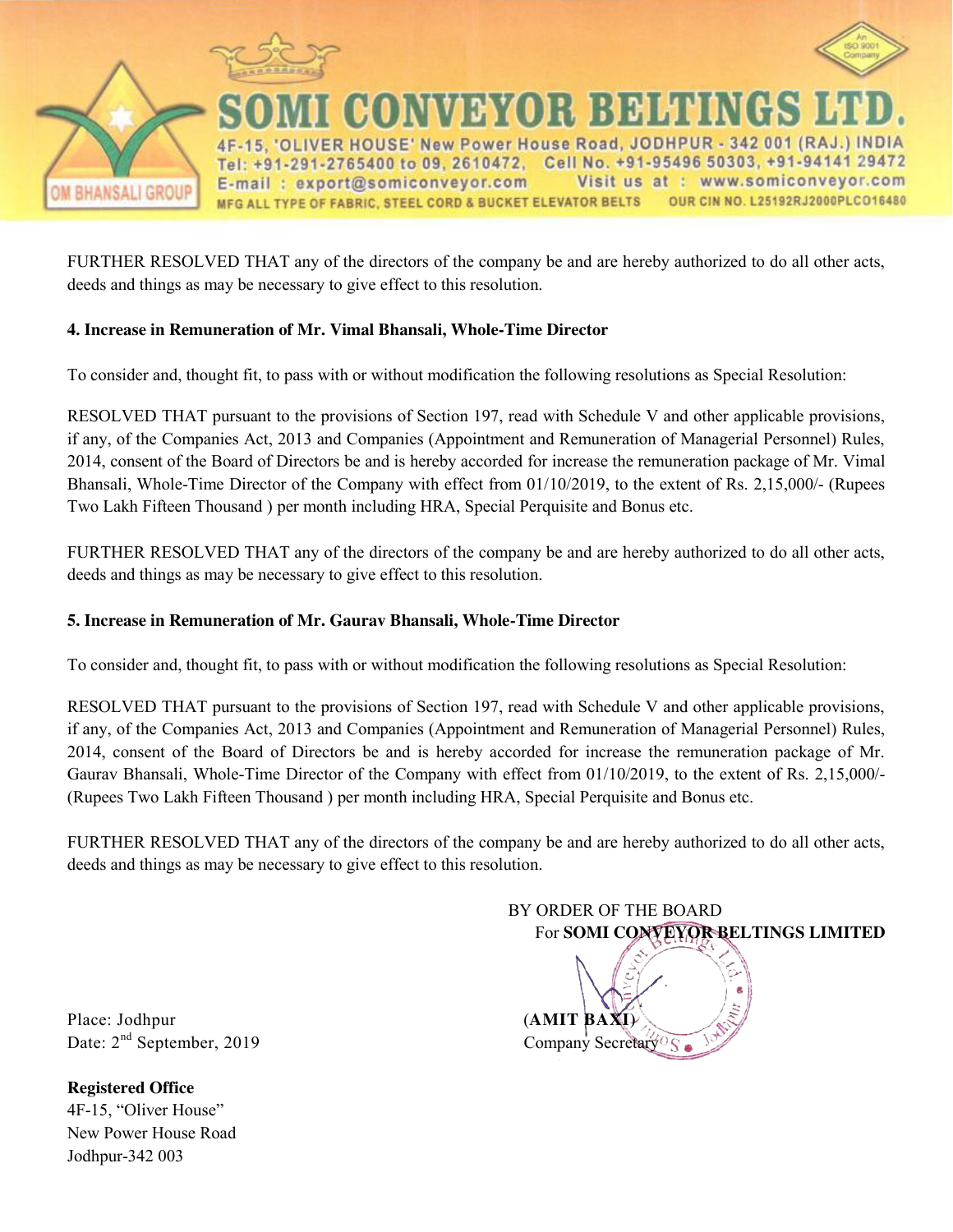



**CONVEYOR BEHUNGS** 

ER HOUSE' New Power House Road, JODHPUR - 342 001 (RAJ.) INDIA Tel: +91-291-2765400 to 09, 2610472, Cell No. +91-95496 50303, +91-94141 29472 Visit us at : www.somiconveyor.com E-mail: export@somiconveyor.com OUR CIN NO. L25192RJ2000PLCO16480 MFG ALL TYPE OF FABRIC, STEEL CORD & BUCKET ELEVATOR BELTS

### **NOTES:**

**BHANSALI GROUP** 

- 1. **A MEMBER ENTITLED TO ATTEND AND VOTE AT THE MEETING IS ENTITLED TO APPOINT PROXY/PROXIES TO ATTEND AND VOTE INSTEAD OF HIMSELF/HERSELF AND THE PROXY/PROXIES NEED NOT BE A MEMBER OF THE COMPANY. THE INSTRUMENT APPOINTING THE PROXY IN ORDER TO BE EFFECTIVE SHOULD BE DULY STAMPED, COMPLETED, SIGNED AND DEPOSITED AT THE REGISTERED OFFICE OF THE COMPANY NOT LESS THAN FORTY-EIGHT (48) HOURS BEFORE THE TIME FOR HOLDING THE MEETING.** 
	- a) As per Section 105 of the Companies Act, 2013 and Rule 19, Sub-Rule (2) of the Companies (Management and Administration) Rules, 2014, a person can act as proxy on behalf of members not exceeding fifty (50) and holding in the aggregate not more than 10% (Ten percent) of the total share capital of the Company carrying voting rights.
	- b) Provided that a member holding more than ten percent, of the total share capital of the company carrying voting rights may appoint a single person as proxy and such person shall not act as proxy for any other person or shareholder.
	- c) If the appointer is a corporation, the proxy must be executed under seal or the hand of its duly authorized officer or attorney.
	- d) During the period beginning 24 hours before the time fixed for the commencement of the meeting and ending with the conclusion of the meeting, a member would be entitled to inspect the proxies lodged with the Company, at any time during the business hours of the Company, provided that not less than three days of notice in writing is given to the Company.
	- e) A Proxy form is annexed to this Report, Proxies submitted on behalf of the companies, societies etc., must be supported by an appropriate resolution/authority, as may be applicable.
- 2. A shareholder or his proxy will be required to produce at the entrance of the Meeting Hall, the Attendance Slip sent herewith duly completed and signed. Neither photocopies nor torn/mutilated Attendance Slips will be accepted. The Validity of the Attendance Slip will, however, be subject to the Shareholder continuing to hold shares on the date of meeting.
- 3. A Member or his Proxy is required to bring his copy of Annual Report to the Meeting as extra copies will not be provided.
- 4. Members are informed that in case of joint holders attending the meeting, only such joint holder who is higher in the order of name will be entitled to vote.
- 5. The Register of Members and Share Transfer Books of the Company will remain closed from Tuesday, 24<sup>th</sup> September, 2019 to Monday,  $30<sup>th</sup>$  September, 2019 (both days inclusive) for annual closing.
- 6. Members who have not encashed dividend warrant(s) for the Financial Year ending  $31<sup>st</sup>$  March, 2016 and 31st March, 2018 are requested to seek issue of duplicate warrant(s) by writing to the Company or the Company"s RTA, immediately.
- 7. Pursuant to the provisions of Section 124 and 125 of the Companies Act, 2013 and the Investor Education and Protection Fund Authority (Accounting, Audit, Transfer and Refund) Rules, 2016, ("Rules") all shares on which dividend has not been paid or claimed for seven consecutive years or more shall be transferred to the DEMAT Account of the IEPF Authority after complying with the procedure laid down under the Rules.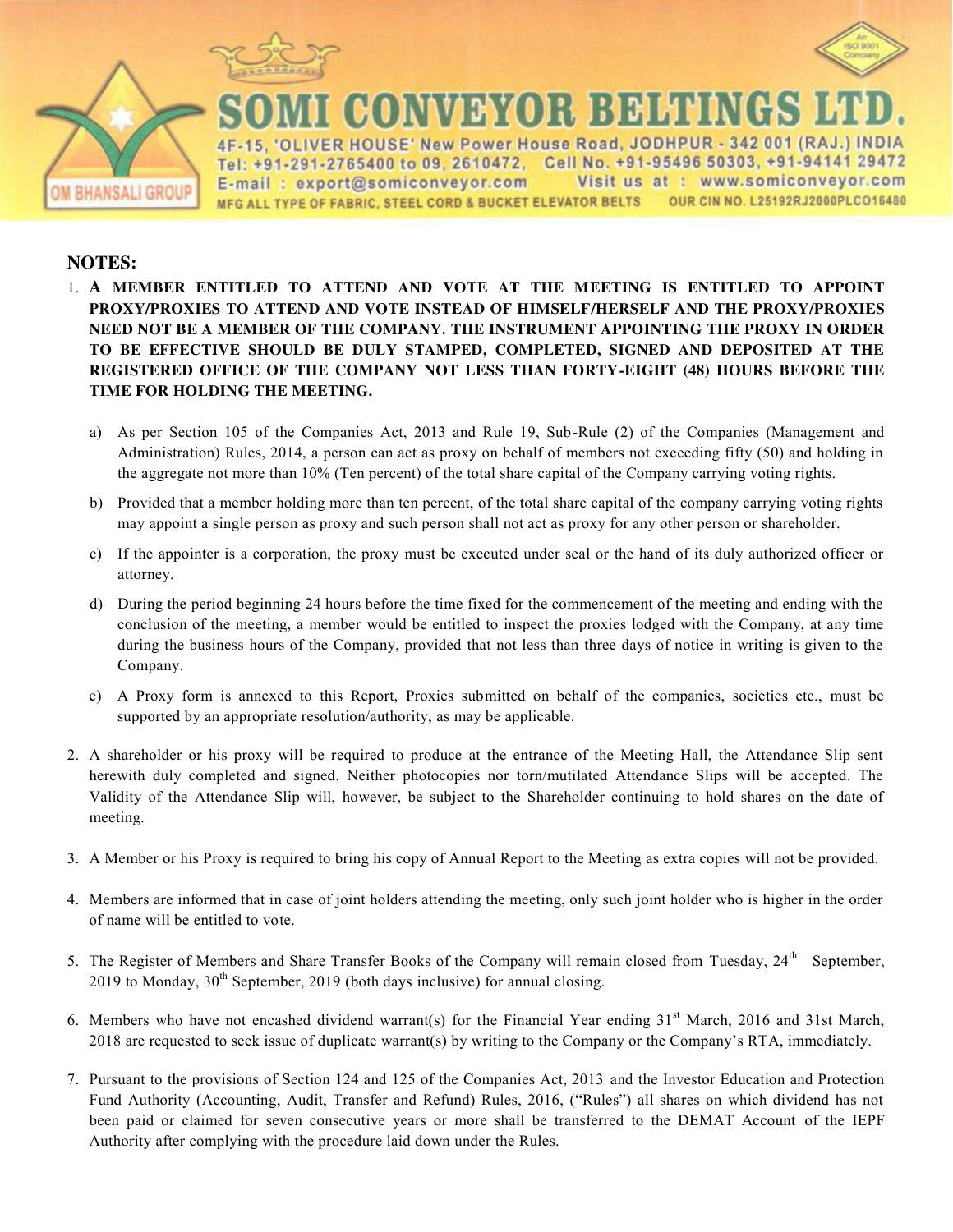

- 8. The details of the unclaimed dividends are available on the Company"s website at www.somiinvestor.com and Ministry of Corporate Affairs at www.mca.gov.in
- 9. It is in the Members interest to claim any un-encashed dividends and for future, opt for National Electronic Clearance System (NECS)/National Automated Clearing House (NACH), so that dividends paid by the Company are credited to the investor"s account on time.
- 10.SEBI has mandated the submission of Permanent Account Number (PAN) for participating in the securities market, deletion of name of deceased holder, transmission/transposition of shares. Members are requested to submit the PAN details to their Depository Participant (DP) in case of holdings in dematerialized form or to Universal Capital Securities Pvt. Ltd. in case of holdings are in physical form, mentioning your correct reference folio number. As per the SEBI (Listing Obligations and Disclosure Requirements) Regulations, 2015, for registration of transfer of shares, the transferee(s) as well as transferor(s) shall furnish a copy of their PAN card to Universal Capital Securities Pvt. Ltd.
- 11.As per the provisions of Section 72 of the Act and Rule 19(1) of the Companies (Share Capital and Debentures) Rules, 2014, Members holding shares in physical form may file nomination in the prescribed Form SH -13 with Universal Capital Securities Pvt. Ltd. In respect of shares held in demat form, the nomination form may be filed with the respective DP.
- 12.SEBI Notification No. SEBI/LAD-NRO/GN/2018/24 dated 8th June 2018 and further amendment vide Notification No. SEBI/LAD-NRO/GN/2018/49 dated 30th November 2018 requests for effecting transfer of Securities (except in case of transmission or transposition of securities) shall not be processed from 1st April 2019 unless the securities are held in the dematerialised form with the depositories. Therefore, Members are requested to take action to dematerialise the Equity Shares of the Company, promptly. Members holding shares in physical form are requested to consider converting their holding to dematerialized form to eliminate all risks associated with physical shares. Members can contact Universal Capital Securities Pvt. Ltd. for assistance in this regard.
- 13.Members holding shares in dematerialised form are requested to intimate all changes pertaining to their bank details, mandates, nominations, power of attorney, change of address, change of name, e-mail address, contact numbers, etc., to their DP only. Changes intimated to the DP will then be automatically reflected in the Company"s records which will help the Company and Universal Capital Securities Pvt. Ltd. to provide efficient and better services. Members holding shares in physical form are requested to intimate such changes to Universal Capital Securities Pvt. Ltd.
- 14.Documents referred to in the Notice are open for Inspection at the Registered Office of the Company on all working days between 11:00 AM to 1:00 PM up to the date of Annual General Meeting and will also be available for inspection at the meeting.
- 15. Universal Capital Securities Pvt. Ltd. (Formerly known as Mondkar Computers Private Limited) is our Registrar and Share Transfer Agent. All the investor related communication may be addressed to them at their following address:

#### **UNIVERSAL CAPITAL SECURITIES PRIVATE LIMITED**

21, Shakil Niwas, Opp. Satya Sai Baba Temple, Mahakali Caves Road, Andheri (East), Mumbai - 400 093. Tel: +91-22-28257641, 28 Fax: +91-22-28262920

16. An Explanatory Statement pursuant to Section 102 of the Companies Act, 2013 relating to the Special Business to be transacted at the Annual General Meeting is annexed hereto.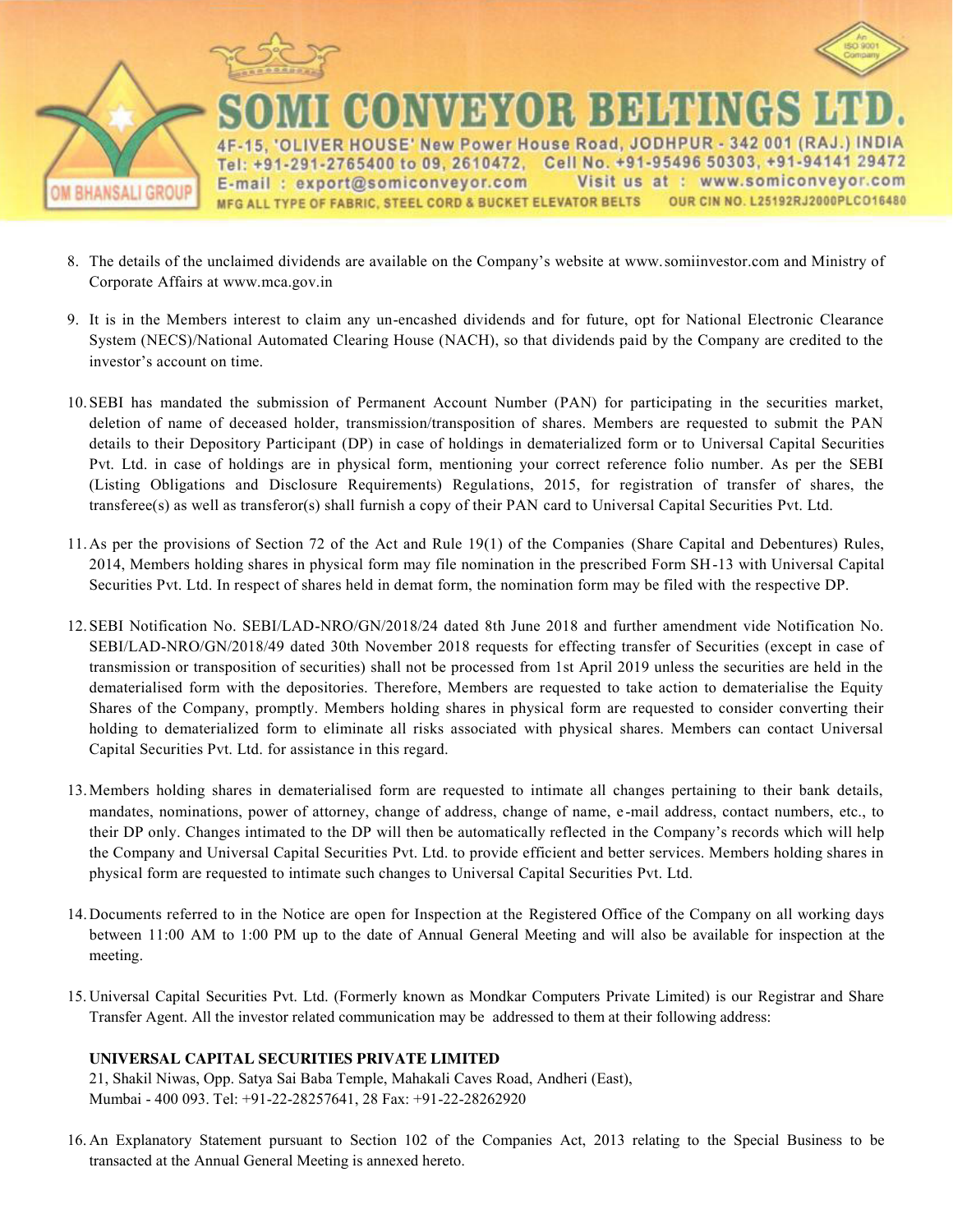

**BHANSALI GROUP** 



**CONVEYOR BELTINGS** IVER HOUSE' New Power House Road, JODHPUR - 342 001 (RAJ.) INDIA Tel: +91-291-2765400 to 09, 2610472, Cell No. +91-95496 50303, +91-94141 29472 Visit us at : www.somiconveyor.com E-mail: export@somiconveyor.com OUR CIN NO. L25192RJ2000PLCO16480 MFG ALL TYPE OF FABRIC, STEEL CORD & BUCKET ELEVATOR BELTS

- 17. The statement setting out the material facts pursuant to Section 102 of the Act concerning the Special Business in the Notice is annexed hereto and forms part of this Notice. The relevant details as required under Regulation 36(3) of SEBI (Listing Obligations and Disclosure Requirements) Regulations, 2015 and Secretarial Standard on General Meetings issued by The Institute of Company Secretaries of India as approved by the Central Government, of the persons seeking appointment/reappointment as Directors, is also annexed to this Notice.
- 18. Electronic copy of the Annual Report for 2018-19 is being sent to all the members whose email IDs are registered with the Company/Depository Participants for communication purposes unless any member has requested for a hard copy of the same.
- 19. The copies of the Annual Report will also be available on Company"s website www.somiinvestor.com and at the registered office of the company for inspection during normal business hours on working days.
- 20.The Companies Act, 2013 in line with the measures undertaken by the Ministry of Corporate Affairs for promotion of Green initiative has introduced enabling provisions for sending notice of the meeting and other shareholder correspondence through electronic mode. Members holding shares in physical mode are requested to register their e-mail ID"s with the company or its RTA and Members holding shares in demat mode are requested to register their e-mail ID"s with their respective Depository Participants(DPs), if there is any change in the e-mail ID already registered with the Company.
- 21.In compliance with Section 108 of the Companies Act, 2013, Rule 20 of the Companies (Management and Administration)Rules, 2014, as substituted by the Companies (Management and Administration) Amendment, Rules 2015, and Regulation 44 of the SEBI (Listing Obligations and Disclosure Requirements) Regulations, 2015, the Company has provided a facility to the members to exercise their votes electronically. The facility for voting through ballot paper will also be made available at the AGM and members attending the AGM, who have not already cast their votes by e-voting. They shall be able to exercise their right at the AGM through ballot paper. Members who have cast their votes by e-voting prior to the AGM may attend the AGM but shall not be entitled to cast their votes again. **The instructions for e-voting are annexed to the Notice.**
- 22.Voting rights shall be reckoned on the paid-up value of shares registered in the name of the member / beneficial owner (in case of electronic shareholding) as on the cut-off date i.e. September 23, 2019
- 23.**A person, whose name is recorded in the register of members or in the register of beneficial owners maintained by the depositories as on the cut-off date, i.e. September 23, 2019 only shall be entitled to avail the facility of remote e-voting / through Poll Paper at the Annual General Meeting.**

#### **The instructions for members voting electronically are as under:**

- (i) The remote e-voting period commences on Friday,  $27<sup>th</sup>$  September, 2019 at 9:00 am and ends on  $29<sup>th</sup>$  September, 2019 at 5:00 pm. During this period, members of the Company holding shares either in physical form or in dematerialized form, as on the cut-off date i.e. 23<sup>rd</sup> September, 2019 may cast their vote by remote e-voting. The remote e-voting module shall be disabled by CDSL for voting thereafter. Once the vote on a resolution is cast by the member, the member shall not be allowed to change it subsequently.
- (ii) The Shareholders should Log on to the e-voting website http://www.evotingindia.com
- (iii) Click on "Shareholders" tab.
- (iv) Now, select "Somi Conveyor Beltings Limited" from the drop down menu and click on "SUBMIT"
- (v) Now Enter your User ID
	- a. For CDSL: 16 digits beneficiary ID,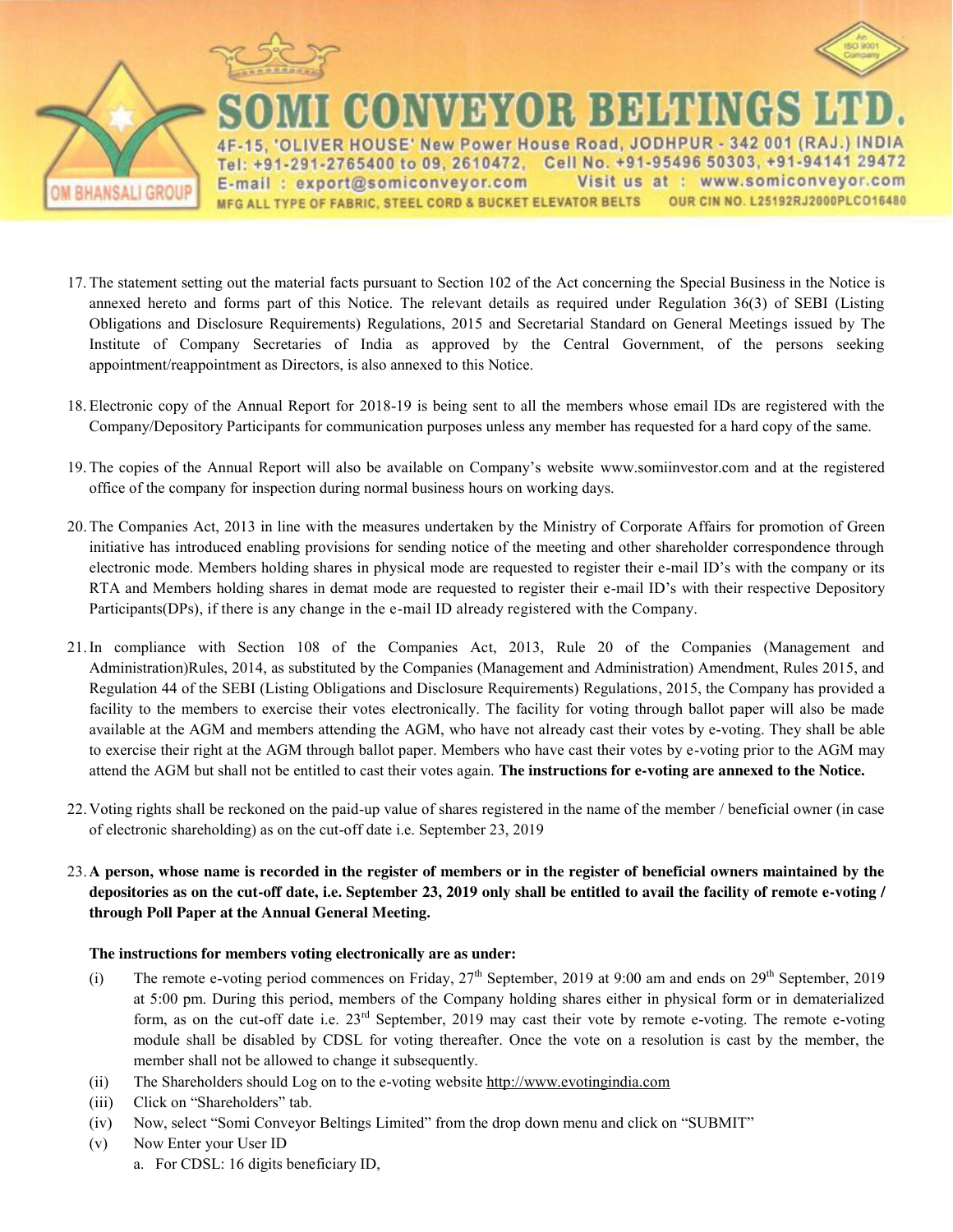

- b. For NSDL: 8 Character DP ID followed by 8 Digits Client ID,
- c. Members holding shares in Physical Form should enter Folio Number registered with the Company.
- (vi) Next enter the Image Verification as displayed and Click on "Login".
- (vii) If you are holding shares in demat form and had logged on to www.evotingindia.com and voted on an earlier voting of any company, then your existing password is to be used.
- (viii) IF YOU ARE A FIRST TIME USER FOLLOW THE STEPS GIVEN BELOW FOR LOGIN:

|                     | For Members holding shares in                                                        | For Members holding shares in                                                             |  |  |  |  |
|---------------------|--------------------------------------------------------------------------------------|-------------------------------------------------------------------------------------------|--|--|--|--|
|                     | <b>Demat Form</b>                                                                    | <b>Physical Form</b>                                                                      |  |  |  |  |
| <b>USER ID</b>      | <b>For NSDL:</b> 8 Character DP ID followed                                          | Folio Number Registered with<br>the                                                       |  |  |  |  |
|                     | by 8 Digits Client ID                                                                | Company                                                                                   |  |  |  |  |
|                     | For CDSL: 16 digits beneficiary ID                                                   |                                                                                           |  |  |  |  |
| Permanent           |                                                                                      | Enter your 10 digit alpha-numeric *PAN issued by Income Tax Department                    |  |  |  |  |
| Account             | (Applicable for both demat shareholders as well as physical shareholders).           |                                                                                           |  |  |  |  |
| Number              |                                                                                      | Members who have not updated their PAN with the Company/Depository                        |  |  |  |  |
| $(PAN^*)$           |                                                                                      | Participant are requested to use the first two letters of their name and last 8 digits of |  |  |  |  |
|                     | the folio number or demat account number in the PAN field.                           |                                                                                           |  |  |  |  |
|                     | In case folio number is less than 8 digits enter the applicable number of $0$ 's     |                                                                                           |  |  |  |  |
|                     | before the number after the first two characters of the name in CAPITAL letters e.g. |                                                                                           |  |  |  |  |
|                     | If your name is Ramesh Kumar with folio number 1 then enter RA00000001 in the        |                                                                                           |  |  |  |  |
|                     | PAN field.                                                                           |                                                                                           |  |  |  |  |
|                     |                                                                                      |                                                                                           |  |  |  |  |
| Date of Birth       |                                                                                      | Enter the DOB as recorded in your demat account or in the Company records for the         |  |  |  |  |
| (DOB#)              | said demat account or folio in dd/mm/yyyy format.                                    |                                                                                           |  |  |  |  |
| Dividend            | Enter the Dividend Bank Details as recorded in your demat account or in the          |                                                                                           |  |  |  |  |
| <b>Bank Details</b> | Company records for the said demat account or folio.                                 |                                                                                           |  |  |  |  |
|                     |                                                                                      |                                                                                           |  |  |  |  |
|                     | Please enter the DOB or Dividend Bank Details in order to login. If the details are  |                                                                                           |  |  |  |  |
|                     | not recorded with the depository or company please enter the member id / folio       |                                                                                           |  |  |  |  |
|                     | number in the Dividend Bank details field as mentioned in the PAN column above       |                                                                                           |  |  |  |  |

# Please enter the DOB or Dividend Bank Details in order to login. If the details are not recorded with the Company / Depository Participant, please enter the client id / folio number in the Dividend Bank details field.

- (ix) After entering these details appropriately, click on SUBMIT" tab.
- (x) Members holding shares in physical form will then reach directly to the Company selection screen. However, members holding shares in demat form will now reach 'Password Creation' menu wherein they are required to mandatorily enter their login password in the new password field. Kindly note that this password is to be also used by the demat holders for voting for resolutions of any other company on which they are eligible to vote, provided that company opts for evoting through CDSL platform. It is strongly recommended not to share your password with any other person and take utmost care to keep your password confidential.
- (xi) For Members holding shares in physical form, the details can be used only for e-voting on the resolutions contained in this Notice.
- (xii) Click on the Electronic Voting Sequence Number (EVSN) of SOMI CONVEYOR BELTINGS LIMITED to vote.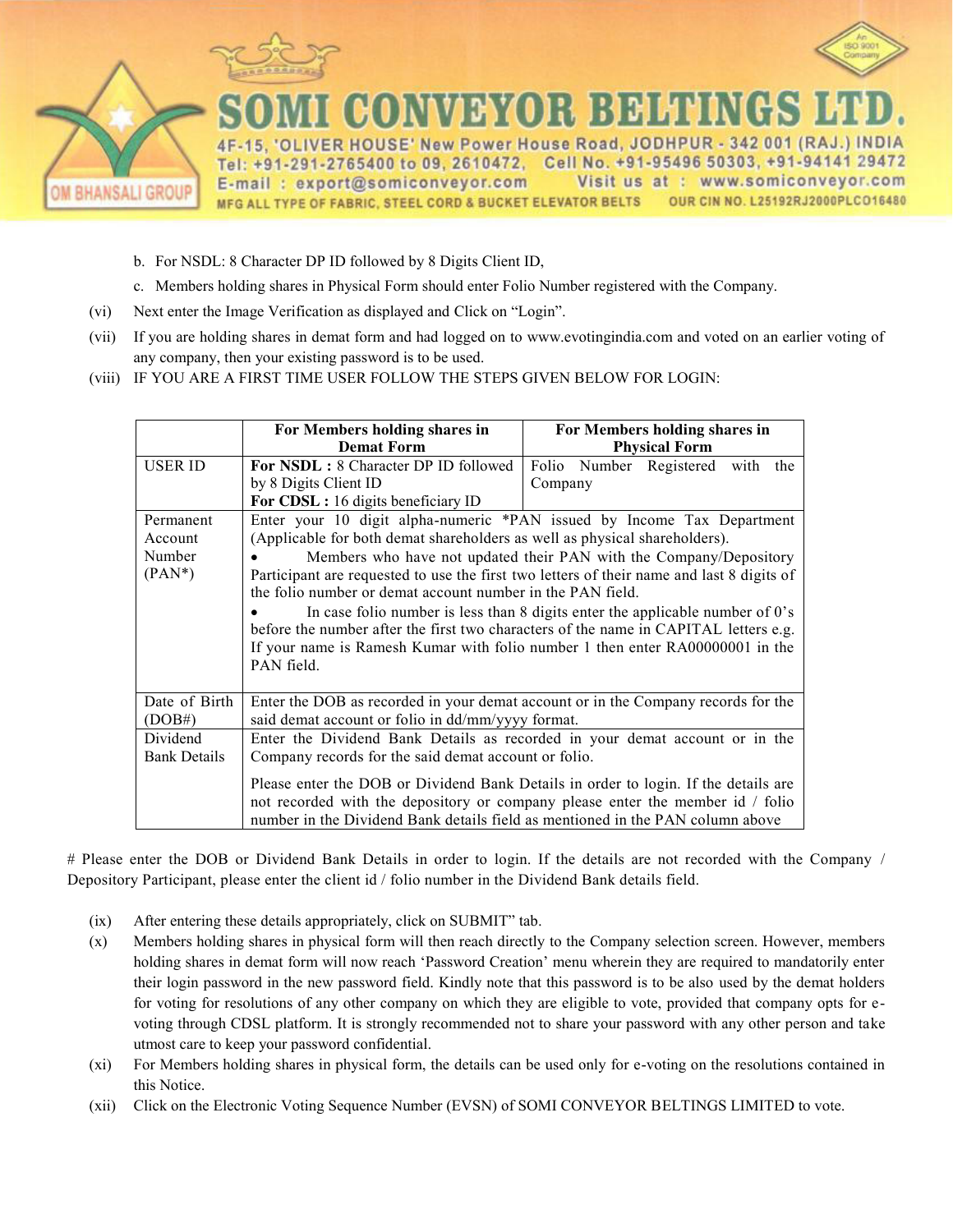



**BHANSALI GROUP** 

IVER HOUSE' New Power House Road, JODHPUR - 342 001 (RAJ.) INDIA Tel: +91-291-2765400 to 09, 2610472, Cell No. +91-95496 50303, +91-94141 29472 Visit us at : www.somiconveyor.com E-mail: export@somiconveyor.com OUR CIN NO. L25192RJ2000PLCO16480 MFG ALL TYPE OF FABRIC, STEEL CORD & BUCKET ELEVATOR BELTS

- (xiii) On the voting page, you will see "RESOLUTION DESCRIPTION" and against the same the option "YES/NO" for voting. Select the option YES or NO as desired. The option YES implies that you assent to the Resolution and option NO implies that you dissent to the Resolution.
- (xiv) Click on the "RESOLUTIONS FILE LINK" if you wish to view the entire Resolution details.
- (xv) After selecting the resolution you have decided to vote on, click on "SUBMIT". A confirmation box will be displayed. If you wish to confirm your vote, click on "OK", else to change your vote, click on "CANCEL" and accordingly modify your vote.
- (xvi) Once you "CONFIRM" your vote on the resolution, you will not be allowed to modify your vote.
- (xvii) You can also take out print of the voting done by you by clicking on "Click here to print" option on the Voting page.
- (xviii) If Demat account holder has forgotten the changed password then Enter the User ID and the image verification code and click on Forgot Password & enter the details as prompted by the system.
- (xix) Note for Non-Individual Shareholders and Custodians:
	- a) Institutional shareholders (i.e. other than Individuals, HUF, NRI etc.) are required to log on to https://www.evotingindia.com and register themselves as Corporates.
	- b) Institutional shareholders should submit a scanned copy of the Registration Form bearing the stamp and sign of the entity to helpdesk.evoting@cdslindia.com.
	- c) After receiving the login details they have to create a user who would be able to link the account(s) which they wish to vote on.
	- d) The list of accounts should be mailed to helpdesk.evoting@cdslindia.com and on approval of the accounts they would be able to cast their vote.
	- e) Institutional shareholders should upload a scanned copy of the Board Resolution and Power of Attorney (POA) which they have issued in favour of the Custodian. if any, in PDF Format in the system for the scrutinizer to verify the same.
- (xx) In case you have any queries or issues regarding e-voting you may refer the Frequently Asked Questions ("FAQs") and e-voting manual available at www.evotingindia.com,under help section or write an email to helpdesk.evoting@cdslindia.com.
- 24. The Board of Directors of the Company has appointed Mr. Avijit Vasu (ACS: 37968; PCS: 14198) Practising Company Secretary, to act as the Scrutinizer to scrutinize the Polling taking place at annual general meeting. He has communicated his willingness to be appointed and will be available for same purpose.
- 25. The Board of Directors of the Company has appointed Mrs. Ira Baxi (FCS: 5456; PCS: 4712), Practising Company Secretary for remote e-voting process in a fair and transparent manner and she has communicated her willingness to be appointed and will be available for same purpose.
- 26. The Scrutinizer shall immediately after the conclusion of voting at the general meeting, first count the votes cast at the meeting, thereafter unblock the votes cast through remote e-voting in the presence of at least two (2) witnesses not in the employment of the Company and make, not later than three (3) days of conclusion of the meeting, a consolidated Scrutinizer"s Report of the total votes cast in favor or against, if any, to the Chairman of the Company who shall countersign the same and declare the result of the voting forthwith.
- 27. The Results shall be declared after the receipt of the Scrutinizer's Report from conclusion of the AGM of the Company. The Results declared along with the Scrutinizer's Report shall be placed on the Company's website www.somiinvestor.com.The results shall also be immediately forwarded to the stock exchanges BSE Limited and NSE of India Limited.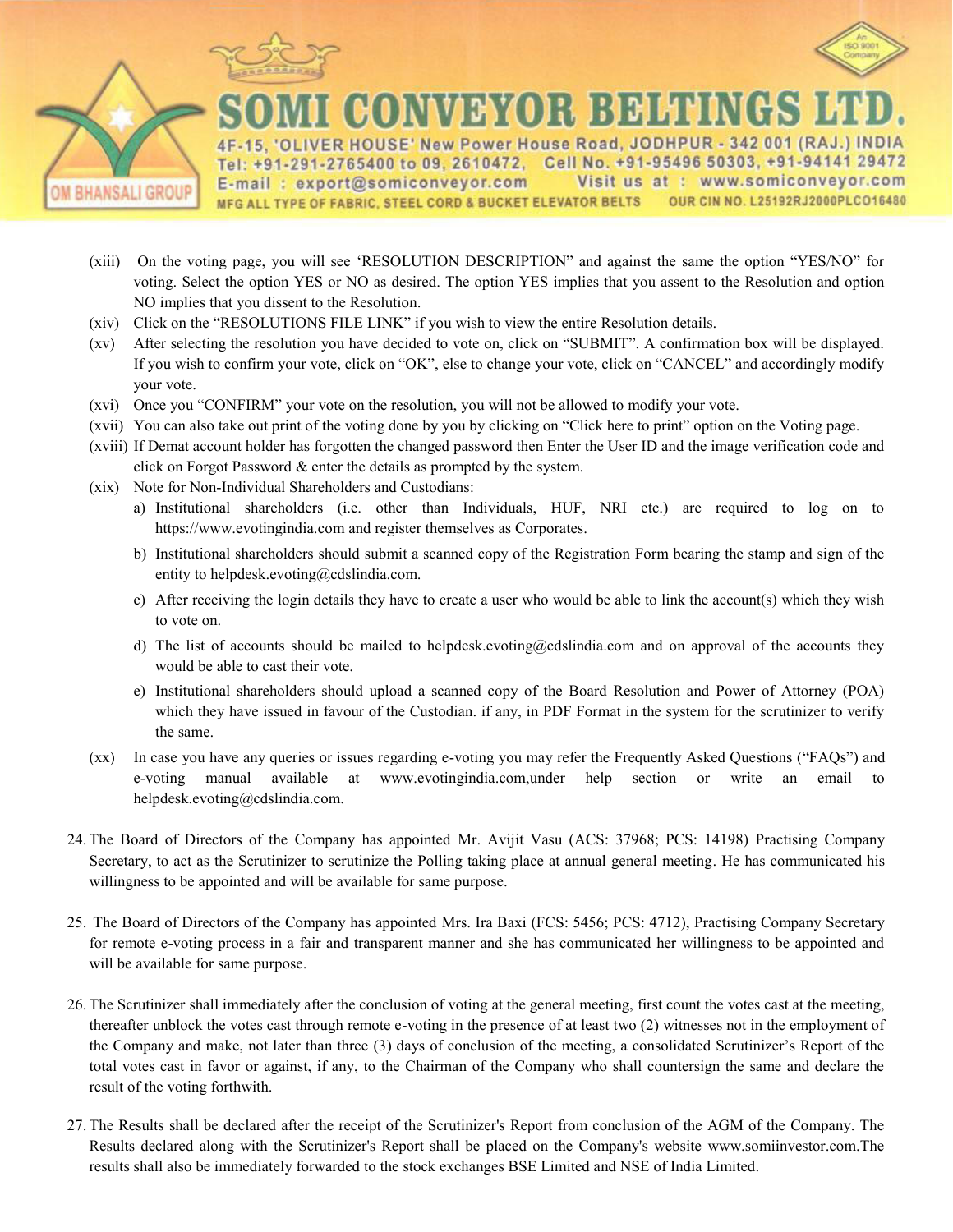

- 28. To ensure correct identity of the members for the smooth conduct of the Annual General Meeting, each Member and Proxy Holder attending the meeting is requested to bring with him/her an appropriate photo ID document like a Driving License, Aadhaar Card, Passport or Voter ID Card.
- 29. As per section 118(10) of the Companies Act, 2013, read with the Secretarial Standard 2 on General Meetings issued by Institute of Company Secretaries of India, "No gifts, gift coupons or cash in lieu of gifts shall be distributed to members in connection with the meeting".



Place: Jodhpur (**AMIT** BAXI) Date: 2<sup>nd</sup> September, 2019 Company Secretary **Registered Office**  4F-15, "Oliver House" New Power House Road Jodhpur-342 003 CIN: L25192RJ2000PLC016480 Website: www.somiinvestor.com

# BY ORDER OF THE BOARD For **SOMI CONVEYOR BELTINGS LIMITED**

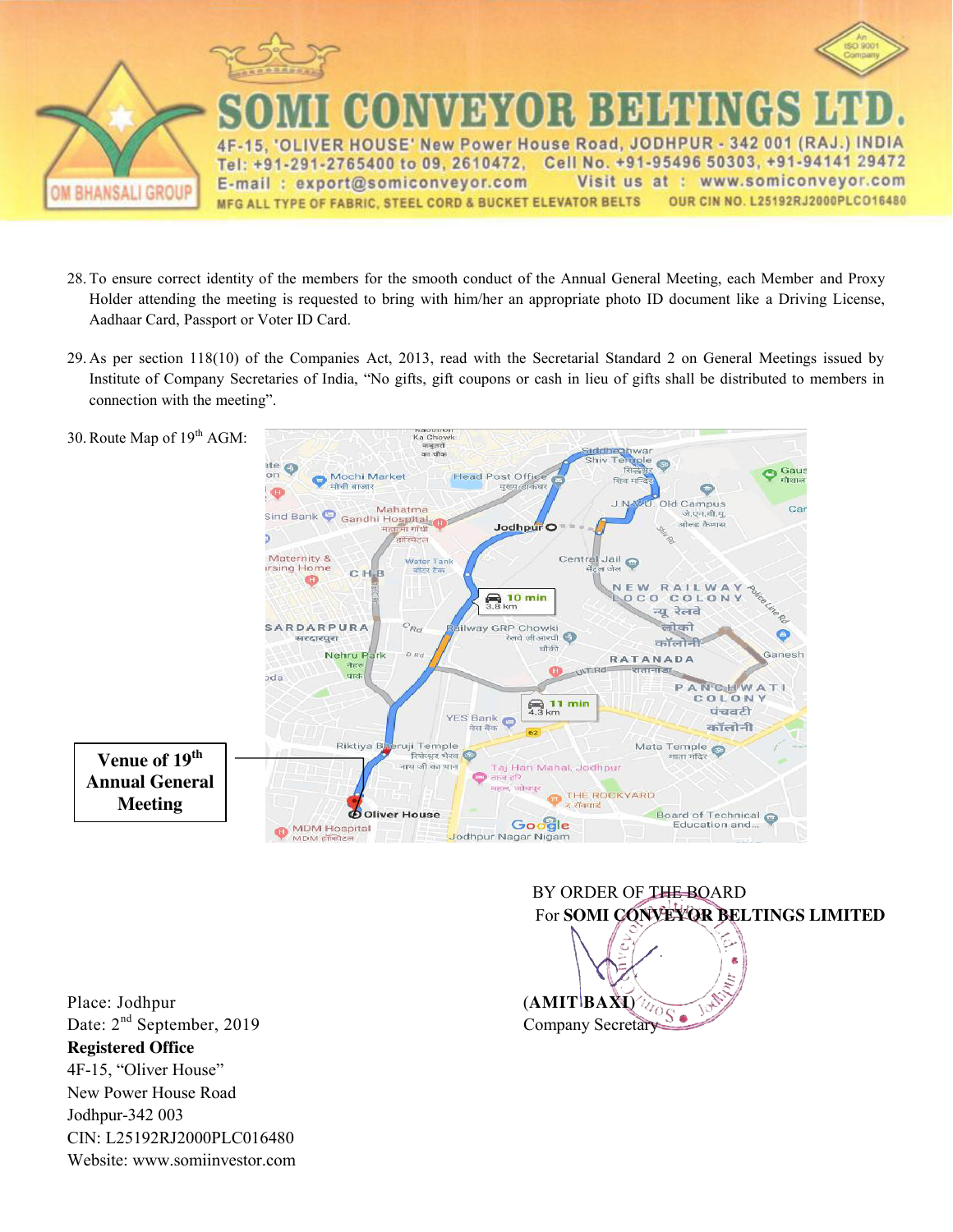

# **Explanatory Statement Pursuant to Section 102 (1) of the Companies Act, 2013**

As required by Section 102 (1) of the Companies Act, 2013, the following Explanatory Statement sets out all material facts relating to the business mentioned under item no.2, 3, 4, 5, of the accompanying notice dated  $2<sup>nd</sup>$  September, 2019:

## *Item No. 2*

As per Section 149(10) of the Act, an Independent Director shall hold office for a term of upto 5 (five) consecutive years on the Board of a Company but shall be eligible for re-appointment on passing a special resolution by the Company for another term of upto 5 (five) consecutive years on the Board of a Company.

The Members of the Company had at the Annual General Meeting held on 30th September, 2014 approved the appointment of Mr. Sharad Gyanmal Nahata, Independent Directors for a period of 5 years.

Based on his performance evaluation and recommendation of Nomination and Remuneration Committee and in terms of the provisions of Sections 149, 150, 152 read with Schedule IV and all other applicable provisions of the Act and the Listing Regulations, and as per Articles of Association of the Company, Mr. Sharad Gyanmal Nahata is eligible for re-appointment as Independent Director and had offered himself for re-appointment. The Board of Directors recommends the proposal to re-appoint him as Independent Director for a term as mentioned in the respective special resolutions.

The Company has received notice under Section 160 of the Companies Act, 2013 from Mr. Sharad Gyanmal Nahata, signifying his candidature as an Independent Director of the Company. The Company has also received a declaration of independence from him.

Mr. Sharad Gyanmal Nahata does not hold himself or for any other person on a beneficial basis, any shares in the Company. He is not related to any other Director of the Company. In the opinion of the Board, Mr. Sharad Gyanmal Nahata fulfills the conditions specified in the Companies Act, 2013 as amended and rules made thereunder and Regulation 16(1)(b) of the Listing Regulations, for his reappointment as an Independent Director of the Company and is independent of the management. A copy of the draft Letter of Appointment for Independent Director is available for inspection at the Registered Office of the Company during business hours on any working day.

The Board considers that his continued association would be of immense benefit to the Company and it is desirable to continue to avail services of Mr. Sharad Gyanmal Nahata as an Independent Director. Accordingly, the Board recommends the resolution in relation to the reappointment of Mr. Sharad Gyanmal Nahata as an Independent Director, for the approval by the shareholders of the Company by way of Special Resolution.

Except Mr. Sharad Gyanmal Nahata, being an appointee and his relative, none of the Directors and Key Managerial Personnel of the Company and their relatives is concerned or interested, financially or otherwise, in the Resolution set out at Item No. 2 of the Notice.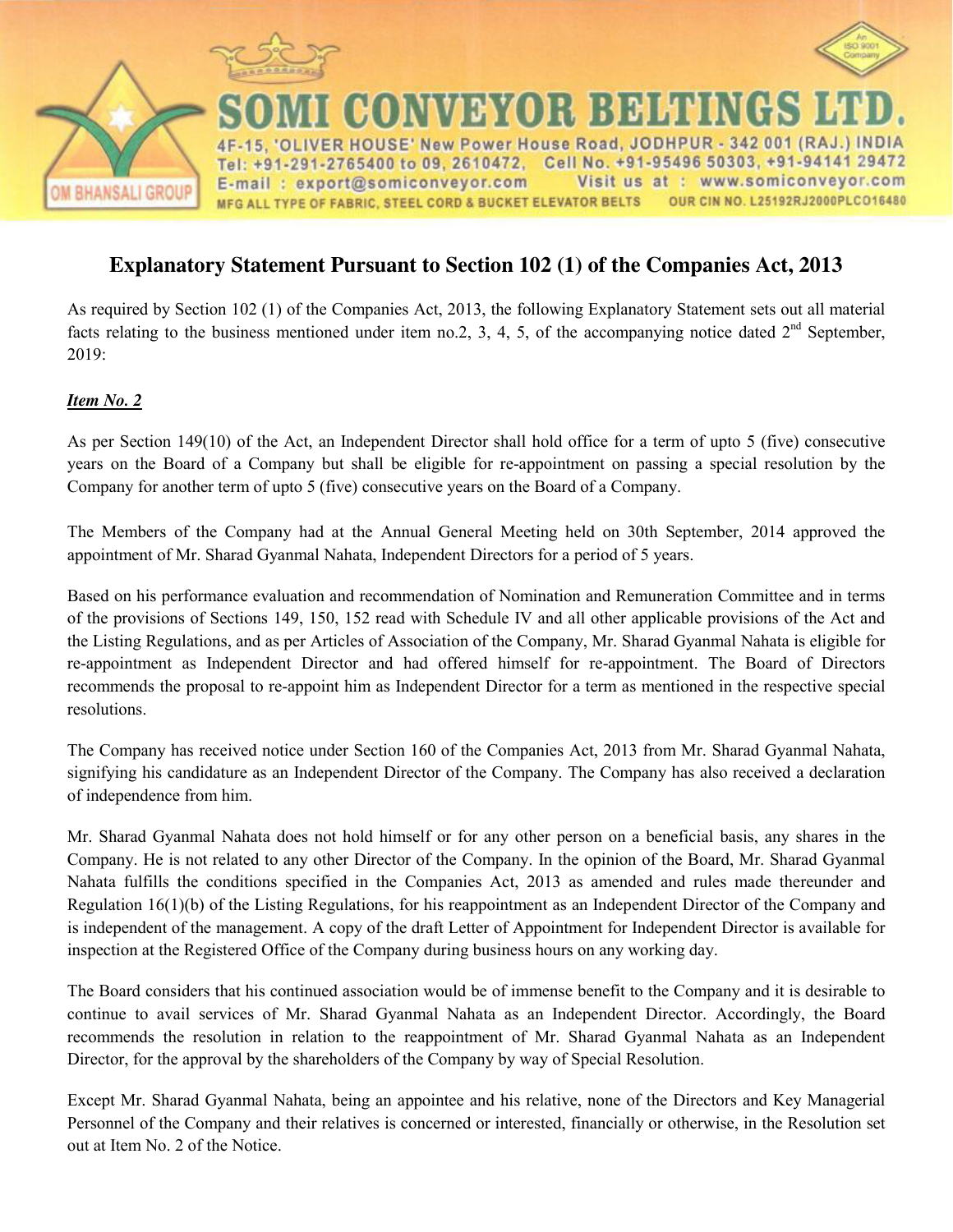





**CONVEYOR BELTINGS** ER HOUSE' New Power House Road, JODHPUR - 342 001 (RAJ.) INDIA Tel: +91-291-2765400 to 09, 2610472, Cell No. +91-95496 50303, +91-94141 29472 Visit us at : www.somiconveyor.com E-mail: export@somiconveyor.com OUR CIN NO. L25192RJ2000PLCO16480 MFG ALL TYPE OF FABRIC, STEEL CORD & BUCKET ELEVATOR BELTS

### *Item No. 3*

Mr. Om Prakash Bhansali, is the director of the company since Incorporation. He has done the onerous job with enormous responsibility for giving efficient direction to the company. Apart from above he is controlling very successfully the production, administrative, finance and sales activities boosting results over last few years. As he is an experienced member of the board, the board wants to increase the remuneration package of Mr. Om Prakash Bhansali.

The provision of the Companies Act, 2013 requires the Company to seek the approval of the members for increase in remuneration package of Mr. Om Prakash Bhansali. Hence a special resolution is proposed for your consideration and approval.

Mr. Om Prakash Bhansali is interested in the above resolution and is related with Mr. Vimal Bhansali and Mr. Gaurav Bhansali who are Whole-Time Directors and Shareholders of the Company. He is father of Mr. Vimal Bhansali and Gaurav Bhansali. He is husband of Mrs. Om Kumari Bhansali, who is one of the major shareholders of the Company. He is father in law of Mrs. Ruchi Bhansali and Mrs. Priya Bhansali who are promoters & shareholders of the Company.

Apart from above, None of the Directors / Key Managerial Personnel of the Company / their relatives are, in any way, concerned or interested, financially or otherwise in the above resolution except by way of shareholding if any.

#### *Item No. 4*

Mr. Vimal Bhansali, is the director of the company since Incorporation. He also has done the onerous job with enormous responsibility for giving efficient direction to the company. He is controlling the sales activities boosting results of the company over last few years. The board wants to increase the remuneration package of Mr. Vimal Bhansali.

The provision of the Companies Act, 2013 requires the Company to seek the approval of the members for increase in remuneration package of Mr. Vimal Bhansali. Hence a special resolution is proposed for your consideration and approval.

Mr. Vimal Bhansali is interested in the above resolution and is related with Mr. Om Prakash Bhansali who is Managing Director of the Company. He is son of Mr. Om Prakash Bhansali. He is brother of Mr. Gaurav Bhansali, who is one of the Whole-Time Director of the Company. He is son of Mrs. Om Kumari Bhansali, who is a major shareholder of the Company. He is husband of Mrs. Priya Bhansali who is promoter & shareholder of the Company. Mrs. Ruchi Bhansali who is one of the promoter  $\&$  shareholder of the Company is also related to him as she is his brother's wife.

Apart from above, none of the Directors / Key Managerial Personnel of the Company / their relatives are, in any way, concerned or interested, financially or otherwise in the above resolution except by way of shareholding if any.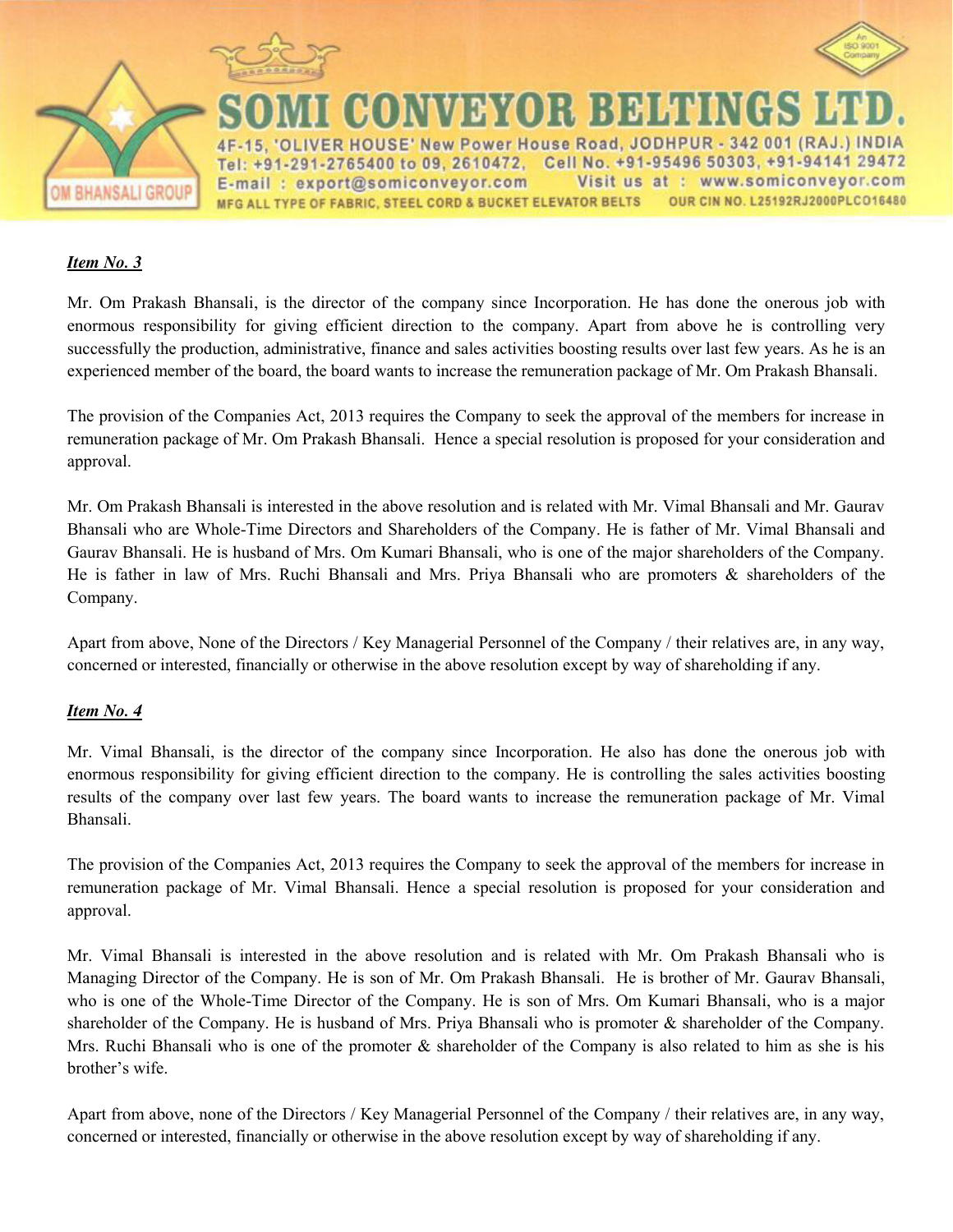





ER HOUSE' New Power House Road, JODHPUR - 342 001 (RAJ.) INDIA Tel: +91-291-2765400 to 09, 2610472, Cell No. +91-95496 50303, +91-94141 29472 E-mail: export@somiconveyor.com  $at:$ www.somiconveyor.com Visit us OUR CIN NO. L25192RJ2000PLCO16480 MFG ALL TYPE OF FABRIC, STEEL CORD & BUCKET ELEVATOR BELTS

NYDYOR BEHENGS

### *Item No. 5*

Mr. Gaurav Bhansali, is also a promoter director of the company since Incorporation. He looks after the production. Apart from above he is controlling very successfully the administrative activities of the company. The board wants to increase the remuneration package of Mr. Gaurav Bhansali.

The provision of the Companies Act, 2013 requires the Company to seek the approval of the members for increase in remuneration package of Mr. Gaurav Bhansali as mentioned in the special resolution. Hence a special resolution is proposed for your consideration and approval.

Mr. Gaurav Bhansali is interested in the above resolution and is related with Mr. Om Prakash Bhansali who is Managing Director of the Company. He is son of Mr. Om Prakash Bhansali. He is brother of Mr. Vimal Bhansali, who is one of the Whole-Time Directors of the Company. He is son of Mrs. Om Kumari Bhansali, who is a major shareholder of the Company. He is husband of Mrs. Ruchi Bhansali who is promoter & shareholder of the Company. Mrs. Priya Bhansali who is one of the promoter  $\&$  shareholder of the Company is also related to him as she is his brother"s wife.

Apart from above, none of the Directors / Key Managerial Personnel of the Company / their relatives are, in any way, concerned or interested, financially or otherwise in the above resolution except by way of shareholding if any.

BY ORDER OF THE BOARD

For **SOMI CONVEYOR BELTINGS LIMITED** 

Place: Jodhpur (**AMIT** BAXI) Date:  $2<sup>nd</sup>$  September, 2019 Company Secretary S **Registered Office**  4F-15, "Oliver House" New Power House Road Jodhpur-342 003 CIN: L25192RJ2000PLC016480 Website: www.somiinvestor.com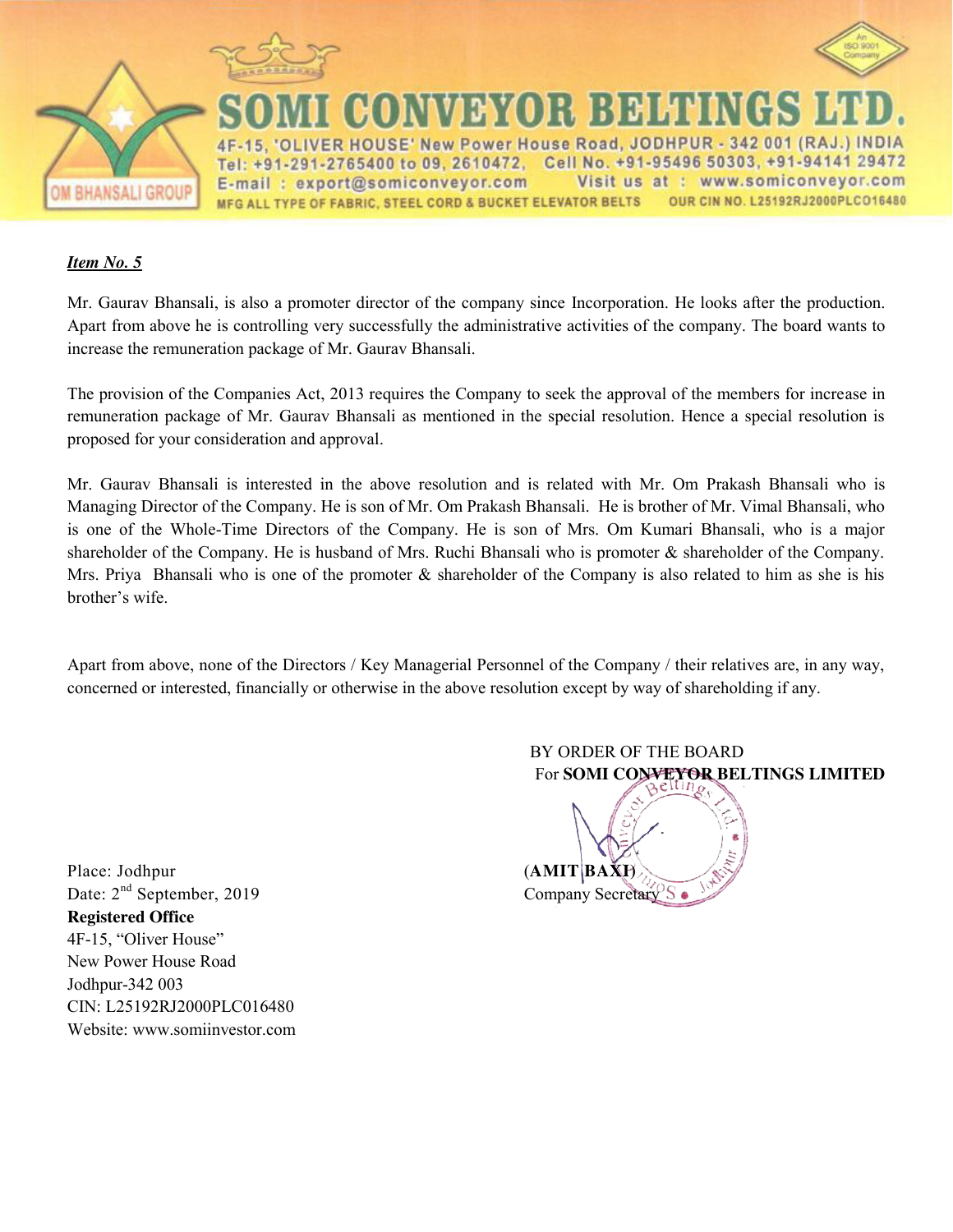

# **APPENDIX TO ANNUAL GENERAL MEETING NOTICE**

**1.** *Particulars and additional information of the directors seeking appointment/re-appointment pursuant to Regulation 36(3) of the Listing Regulations and in terms of Secretarial Standards on General Meetings (SS-2):*

| <b>Name</b><br>of<br><b>Directo</b><br>r | Age  | Date of<br>Original<br>Appoint-<br>ment | <b>Expertise</b><br>in<br><b>Specific</b><br><b>Function</b><br>al Areas | Qualificatio<br><b>ns</b> | <b>Directorshi</b><br>ps held in<br>other Listed<br><b>Companies</b> | Membershi<br>p of Board<br><b>Committee</b><br>s in other<br><b>Public</b><br><b>Limited</b><br><b>Companies</b> | <b>Other</b><br><b>Informatio</b><br>$\mathbf n$ | <b>Remarks</b> |
|------------------------------------------|------|-----------------------------------------|--------------------------------------------------------------------------|---------------------------|----------------------------------------------------------------------|------------------------------------------------------------------------------------------------------------------|--------------------------------------------------|----------------|
| Mr.                                      | 54   | 12/02/201                               | Seven                                                                    |                           | Nil                                                                  | Nil                                                                                                              | Independen                                       | Appointme      |
| Sharad                                   | Year | $\overline{4}$                          | years                                                                    | Bachelor<br>of            |                                                                      |                                                                                                                  | $t \&$ Non-                                      | nt<br>as       |
| Gyanma                                   | S    |                                         | Experienc                                                                | Commerce                  |                                                                      |                                                                                                                  | Executive                                        | Independen     |
| l Nahata                                 |      |                                         | the<br>1n<br>e                                                           |                           |                                                                      |                                                                                                                  | Director                                         | Director<br>t  |
|                                          |      |                                         | field<br>of                                                              |                           |                                                                      |                                                                                                                  |                                                  | (Second        |
|                                          |      |                                         | Sales<br>and                                                             |                           |                                                                      |                                                                                                                  |                                                  | for<br>Term)   |
|                                          |      |                                         | Marketing                                                                |                           |                                                                      |                                                                                                                  |                                                  | the<br>period  |
|                                          |      |                                         |                                                                          |                           |                                                                      |                                                                                                                  |                                                  | of<br>five     |
|                                          |      |                                         |                                                                          |                           |                                                                      |                                                                                                                  |                                                  | vears.         |

**2.** *Statement of information pursuant to Section II of Part II of Schedule V of the Companies Act, 2013 with reference to the resolution at Item No. 3 ,4 & 5 of the Notice:* 

| 1. | Nature of Industry                                                                                                                                             | The Company is engaged in the manufacture and sale of<br><b>Industrial Conveyor Belts</b> |  |  |  |
|----|----------------------------------------------------------------------------------------------------------------------------------------------------------------|-------------------------------------------------------------------------------------------|--|--|--|
| 2. | Date or<br>commencement of commercial above product since year 2000.<br>production                                                                             | expected date of The Company is already into commercial production of                     |  |  |  |
| 3. | In case of new companies,<br>expected date<br>of commencement of activities as<br>per project approved by financial<br>institutions<br>appearing in prospectus | Not Applicable                                                                            |  |  |  |

### **I. General Information**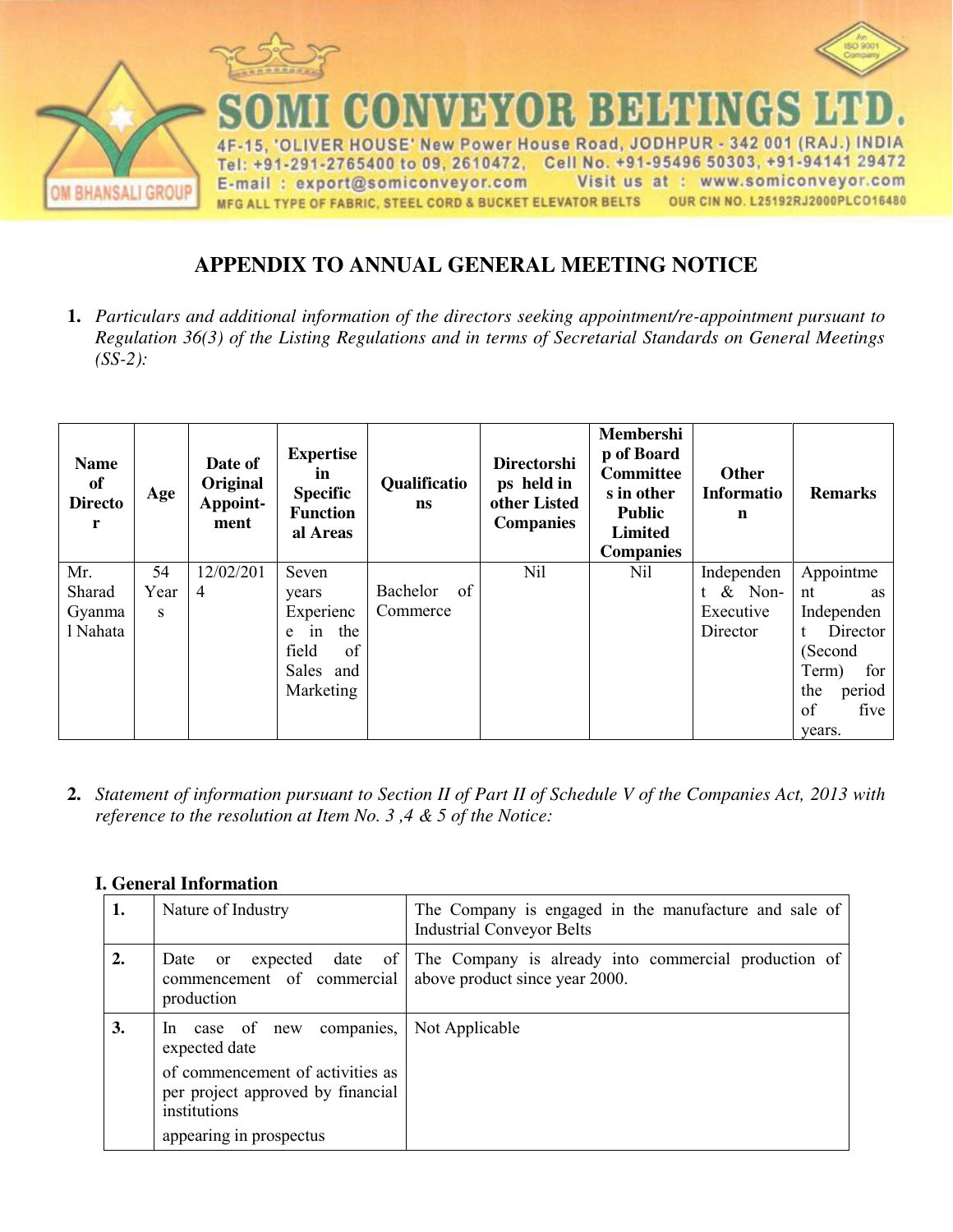



**DMI CONVEYOR BELTINGS LT** 

4F-15. 'OLIVER HOUSE' New Power House Road, JODHPUR - 342 001 (RAJ.) INDIA Tel: +91-291-2765400 to 09, 2610472, Cell No. +91-95496 50303, +91-94141 29472 E-mail: export@somiconveyor.com Visit us at: www.somiconveyor.com MFG ALL TYPE OF FABRIC, STEEL CORD & BUCKET ELEVATOR BELTS OUR CIN NO. L25192RJ2000PLCO16480

| 4. | Financial performance based on given indicators                                       |                |              |              |  |
|----|---------------------------------------------------------------------------------------|----------------|--------------|--------------|--|
|    | <b>Financial Parameters</b>                                                           | FY 2018-2019   | FY 2017-2018 | FY 2016-2017 |  |
|    | <b>Total Income</b>                                                                   | 610130120      | 657068853    | 678492227    |  |
|    | Profit/(Loss) before Tax                                                              | 21797627       | 14191612     | 6645796      |  |
|    | Profit/(Loss) after Tax                                                               | 15461769       | 10110130     | 3732001      |  |
|    | Dividend<br>paid/recommended<br>Dividend<br>(including)<br>Corporate<br>$\text{Tax)}$ | 7100777        | <b>NIL</b>   | 14177759     |  |
|    | Dividend Rate %                                                                       | $5.00\%$       | NIL          | 10.00%       |  |
| 5. | Foreign<br>investments<br><sub>or</sub><br>collaborators, if any                      | Not Applicable |              |              |  |

### **II. Information about Directors:**

OM BHANSALI GROUP

|                  |                          | <b>Name of Directors</b>                                                                                                                                                                                                                                                                         |                                                                                                                                                                                                                                                                       |                                                                                                                                                                                                                                                                   |  |
|------------------|--------------------------|--------------------------------------------------------------------------------------------------------------------------------------------------------------------------------------------------------------------------------------------------------------------------------------------------|-----------------------------------------------------------------------------------------------------------------------------------------------------------------------------------------------------------------------------------------------------------------------|-------------------------------------------------------------------------------------------------------------------------------------------------------------------------------------------------------------------------------------------------------------------|--|
| S<br>No.         |                          | Om Prakash Bhansali                                                                                                                                                                                                                                                                              | <b>Vimal Bhansali</b>                                                                                                                                                                                                                                                 | <b>Gaurav Bhansali</b>                                                                                                                                                                                                                                            |  |
| 1.               | Background<br>details    | Mr. Om Prakash Bhansali is a<br>Science Graduate and has 43<br>years experience in rubber<br>belt<br>and<br>conveyor<br>manufacturing<br>industry.<br>Apart from above he is<br>controlling the production,<br>administrative, finance and<br>activities<br>$\sigma$<br>the<br>sales<br>Company. | Mr. Vimal Bhansali is a<br>Management Graduate with<br>Specialization in Marketing<br>and has 19 years experience<br>manufacturing<br>in<br>and<br>marketing of<br>Conveyor<br>Belts.                                                                                 | Mr.<br>Gaurav<br>Bhansali<br>possesses Master's degree in<br>Commerce and has 18 years<br>experience<br>1n<br>Manufacturing<br>and<br>marketing<br>of<br>Conveyor<br>Belts & rubber production.                                                                   |  |
| $\overline{2}$ . | Past<br>remuneration     | The remuneration received by<br>Mr. Om Prakash Bhansali<br>during the year ended 31st<br>which<br>March,<br>2019<br>of<br>comprised<br>salary,<br>monetary<br>value<br>of<br>perquisites, allowances and<br>contribution to retiral funds<br>was 6.00 lacs per annum.                            | The remuneration received<br>Vimal<br>Bhansali<br>by Mr.<br>during the year ended 31st<br>March,<br>2019<br>which<br>comprised<br>of<br>salary,<br>monetary<br>value<br>of<br>perquisites, allowances and<br>contribution to retiral funds<br>was 4.20 lacs per annum | The remuneration received<br>by Mr. Gaurav Bhansali<br>during the year ended 31st<br>March,<br>which<br>2019<br>salary,<br>comprised<br>of<br>monetary<br>value<br>of<br>perquisites, allowances and<br>contribution to retiral funds<br>was 4.20 lacs per annum. |  |
| 3.               | Recognition or<br>Awards | Nil                                                                                                                                                                                                                                                                                              | Nil                                                                                                                                                                                                                                                                   | <b>Nil</b>                                                                                                                                                                                                                                                        |  |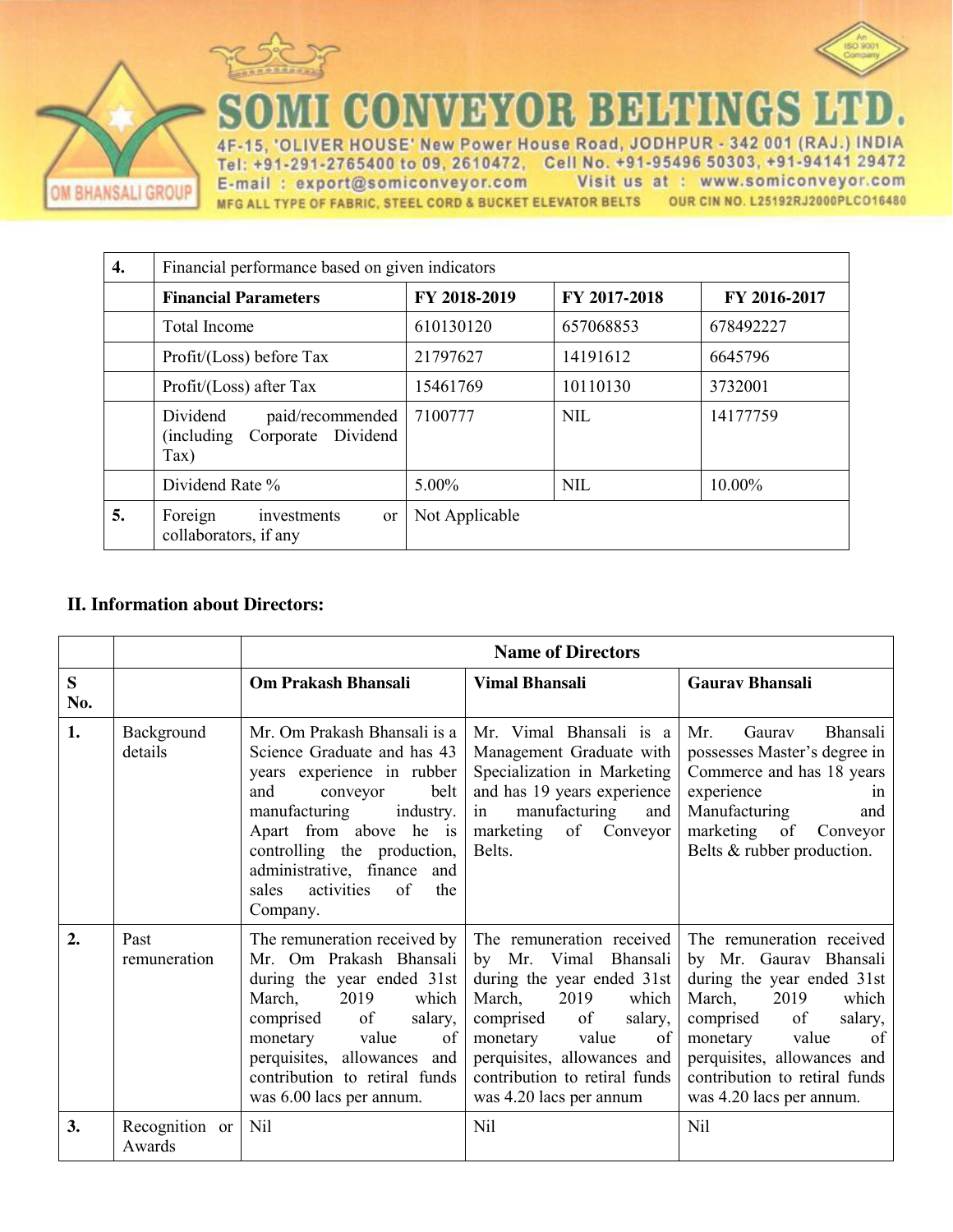

OM BHANSALI GROUP



**DMI CONVEYOR BELTINGS LT** 

4F-15, 'OLIVER HOUSE' New Power House Road, JODHPUR - 342 001 (RAJ.) INDIA Tel: +91-291-2765400 to 09, 2610472, Cell No. +91-95496 50303, +91-94141 29472 Visit us at : www.somiconveyor.com E-mail: export@somiconveyor.com MFG ALL TYPE OF FABRIC, STEEL CORD & BUCKET ELEVATOR BELTS OUR CIN NO. L25192RJ2000PLCO16480

| $\boldsymbol{4}$ . | Job profile and<br>suitability                                                                                                                                                                                                                                                      | Mr. Om Prakash Bhansali is<br>the Managing Director and is<br>responsible for all the day to<br>day<br>operations<br>of<br>the<br>Company<br>subject to<br>the<br>superintendence and control<br>of the Board of Directors of<br>the Company. He has also<br>assigned<br>with<br>the<br>been<br>responsibility<br>for<br>implementing the expansion<br>plans of the Company. | Mr. Vimal Bhansali is the<br>Executive Director and his<br>past experience in managing<br>overall business as well as<br>expertise in marketing is<br>considered<br>relevant<br>and<br>his<br>for<br>valuable<br>responsibilities<br>the<br>as<br>Executive Director of the<br>Company.                         | Mr. Gaurav Bhansali is the<br>Executive<br>Director,<br>has<br>done the onerous job with<br>enormous responsibility and<br>risk for giving efficient<br>direction to the company.                                                                                                                              |
|--------------------|-------------------------------------------------------------------------------------------------------------------------------------------------------------------------------------------------------------------------------------------------------------------------------------|------------------------------------------------------------------------------------------------------------------------------------------------------------------------------------------------------------------------------------------------------------------------------------------------------------------------------------------------------------------------------|-----------------------------------------------------------------------------------------------------------------------------------------------------------------------------------------------------------------------------------------------------------------------------------------------------------------|----------------------------------------------------------------------------------------------------------------------------------------------------------------------------------------------------------------------------------------------------------------------------------------------------------------|
| 5.                 | Remuneration<br>proposed                                                                                                                                                                                                                                                            | $Rs.2,70,000$ per month w.e.f.<br>1 <sup>st</sup> October, 2019                                                                                                                                                                                                                                                                                                              | Rs.2,15,000<br>per<br>month<br>w.e.f. $1st$ October, 2019                                                                                                                                                                                                                                                       | Rs.2,15,000<br>per<br>month<br>w.e.f. 1 <sup>st</sup> October, 2019                                                                                                                                                                                                                                            |
| 6.                 | Comparative<br>Remuneration<br>profile with<br>respect<br>to<br>Industry,<br>size<br>of<br>the<br>Company,<br>profile of the<br>position and the<br>person (in<br>of<br>case<br>expatriates the<br>relevant details<br>would be with<br>respect to the<br>country of his<br>origin) | The remuneration proposed to<br>be paid to the Managing<br>Director is very less<br>as<br>with<br>compared<br>the<br>remuneration being paid for<br>similar assignments in the<br>industry.                                                                                                                                                                                  | The remuneration proposed<br>to be paid to the Whole-<br>Time Director is very less as<br>compared<br>with<br>the<br>remuneration being paid for<br>similar assignments in the<br>industry.                                                                                                                     | The remuneration proposed<br>to be paid to the Whole-<br>Time Director is very less as<br>compared<br>with<br>the<br>remuneration being paid for<br>similar assignments in the<br>industry.                                                                                                                    |
| 7.                 | Pecuniary<br>Relationship<br>directly<br><sub>or</sub><br>indirectly<br>with<br>the<br>Company<br><sub>or</sub><br>relationship<br>with the<br>managerial<br>if<br>Personnel,<br>any                                                                                                | Mr. Om Prakash Bhansali is<br>drawing his remuneration in<br>the capacity of Managing<br>Director of the Company and<br>the<br>Whole<br>both<br>time<br>Directors' i.e Mr.<br>Vimal<br>Bhansali and Mr. Gaurav<br>Bhansali are related to Mr.<br>Om Prakash Bhansali as they<br>are sons of Mr. Om Prakash<br>Bhansali.                                                      | Mr.<br>Vimal<br>Bhansali<br>is<br>drawing his remuneration in<br>the capacity of Whole-Time<br>Director of the Company.<br>Mr. Om Prakash Bhansali<br>and Mr. Gaurav Bhansali<br>are related to Mr. Vimal<br>Bhansali as Mr. Om Prakash<br>Bhansali is his father and<br>Mr. Gaurav Bhansali is his<br>brother. | Mr.<br>Vimal<br>Bhansali<br>is<br>drawing his remuneration in<br>the capacity of Whole-Time<br>Director of the Company.<br>Mr. Om Prakash Bhansali<br>and Mr. Vimal Bhansali are<br>related to Mr. Gaurav<br>Bhansali as Mr. Om Prakash<br>Bhansali is his father and<br>Mr. Vimal Bhansali is his<br>brother. |